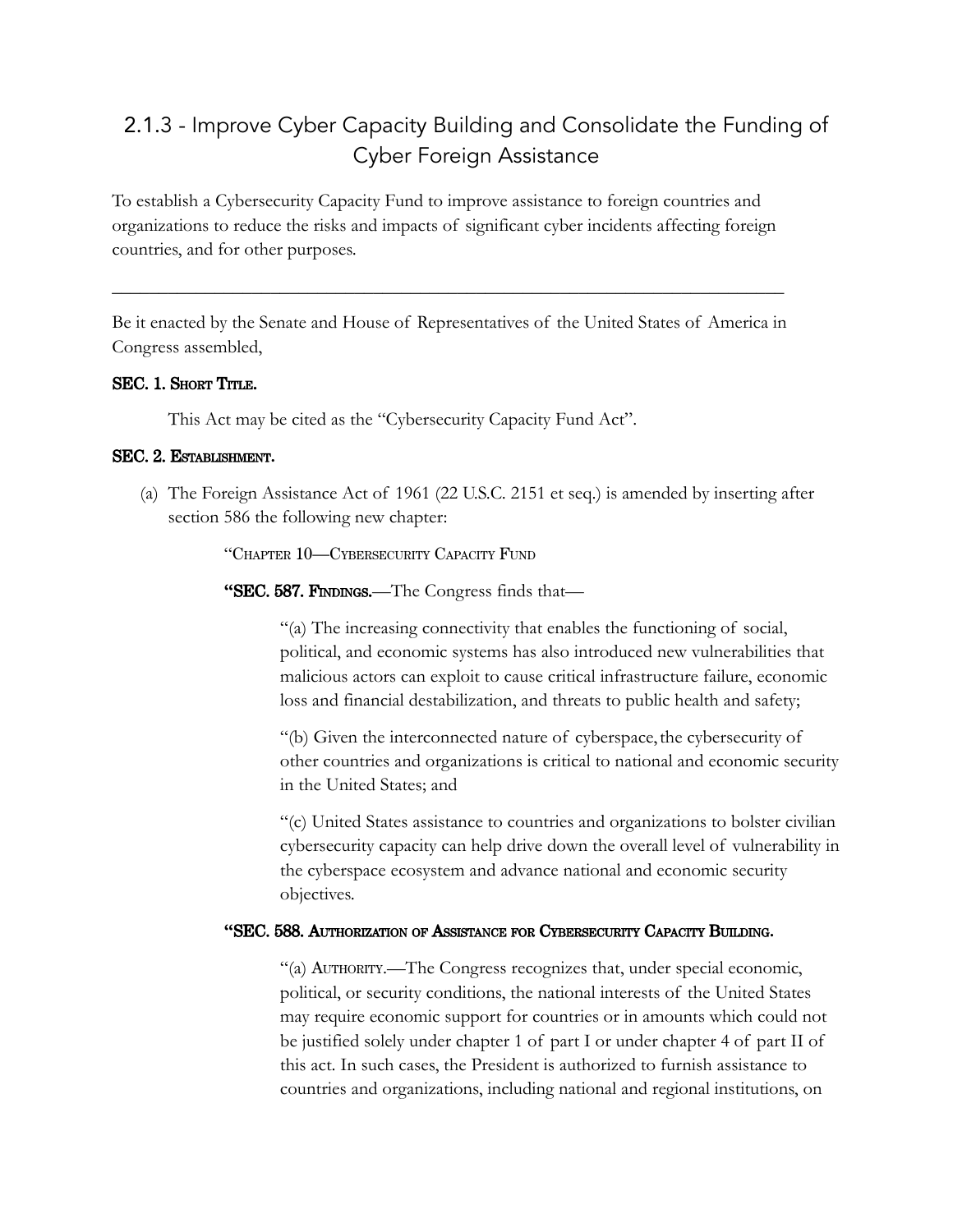such terms and conditions as the President may determine, in order to build cybersecurity capacity of countries and organizations. To the maximum extent feasible, the President shall provide assistance under this chapter consistent with the policy directions, purposes, and programs of part I of this Act.

"(b) SCOPE OF ASSISTANCE.—Assistance under this section may include:

"(1) Support for the development of national strategies to enhance cybersecurity and reduce the risks and effects of cyber disruptions.

"(2) Programs to enhance government-industry collaboration to manage cyber risk and share knowledge.

"(3) Expertise on the revision and enactment of criminal laws, policies, and procedures to address cybercrime.

"(4) Support for the development of incident management capability that can coordinate cybersecurity watch, warning, response, and recovery efforts, including through the development of Computer Security Incident Response Teams.

"(5) Programs to build a culture of cybersecurity, increasing awareness of citizenry and industry of their critical role in protecting cyber systems.

"(6) Programs to enhance cybersecurity workforce development.

"(7) Support for the development and use of globally relevant information communication technology security standards endorsed by bodies that are transparent and invite multi-stakeholder engagement.

"(8) Programs to provide information and educational resources to diplomats engaging in discussions and negotiations around international law, norms, and capacity building measures as they relate to cyberspace policy.

"(9) Support for multilateral, intergovernmental, and nongovernmental efforts to coordinate cybersecurity capacity building efforts internationally.

"(10) Programs that enhance the ability of relevant stakeholders to act collectively against shared threats in cyberspace.

"(11) Such other functions as the Secretary of State may designate.

"(c) RESPONSIBILITY FOR POLICY DECISIONS AND JUSTIFICATIONS.—The Secretary of State shall be responsible for policy decisions and justifications for cyber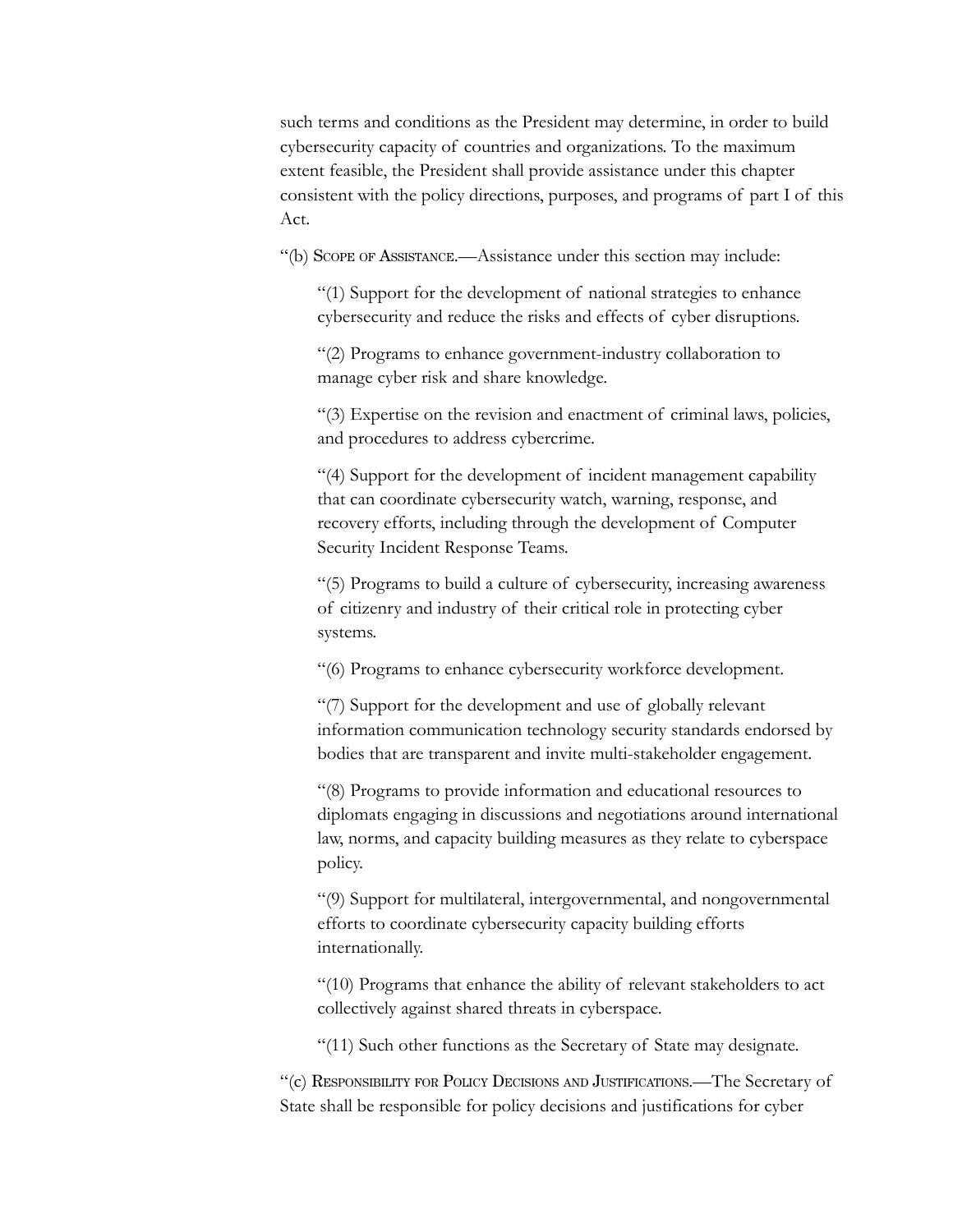capacity support programs under this chapter, including determinations of whether there will be a cyber capacity support program for a country or organization and the amount of the program for each country or organization. The Secretary shall exercise this responsibility in cooperation with the head of the Bureau of International Cyberspace Policy.

"(d) DETAILED JUSTIFICATION FOR USES AND PURPOSES OF FUNDS.—As part of the annual presentation materials for foreign assistance submitted to the Congress, the Bureau of International Cyberspace Policy shall provide a detailed justification for the uses and the purposes of the funds provided under this chapter. Such material shall include, but not be limited to, information concerning the amounts and kinds of cash grant transfers, the amounts and kinds of budgetary and balance-of-payments support provided, and the amounts and kinds of project assistance provided with funds made available under this part.

"(e) ASSISTANCE UNDER OTHER AUTHORITIES.—The authority granted by this section to provide assistance for cyber capacity building in countries and organizations is not intended to preclude the use of other authorities available for that purpose.

"(f) AVAILABILITY OF FUNDS.—Amounts appropriated to carry out this chapter shall be available for civilian cybersecurity programs only, except that such funds may be used to support military or paramilitary organizations if —

"(1) such organizations oversee civilian cybersecurity capacity building efforts; and

"(2) funds are directed only toward the civilian cybersecurity capacity building activities of such organizations.

## **"**SEC. 589. AUTHORITIES RELATING TO ASSISTANCE AND OTHER PROVISIONS.

"(a) ASSISTANCE THROUGH GOVERNMENTS AND NONGOVERNMENTAL ORGANIZATIONS.—Assistance under this chapter may be provided to governments or through nongovernmental organizations.

"(b) TECHNICAL AND MANAGERIAL ASSISTANCE.—Technical assistance under this chapter shall, to the maximum extent feasible, be provided on a long term, on-site basis and shall emphasize the provision of practical, management and other problem-solving advice, particularly advice on private enterprise provided by United States business volunteers.

"(c) USE OF ECONOMIC SUPPORT FUNDS.—Any funds that have been allocated under chapter 4 of part II for cybersecurity capacity building assistance for